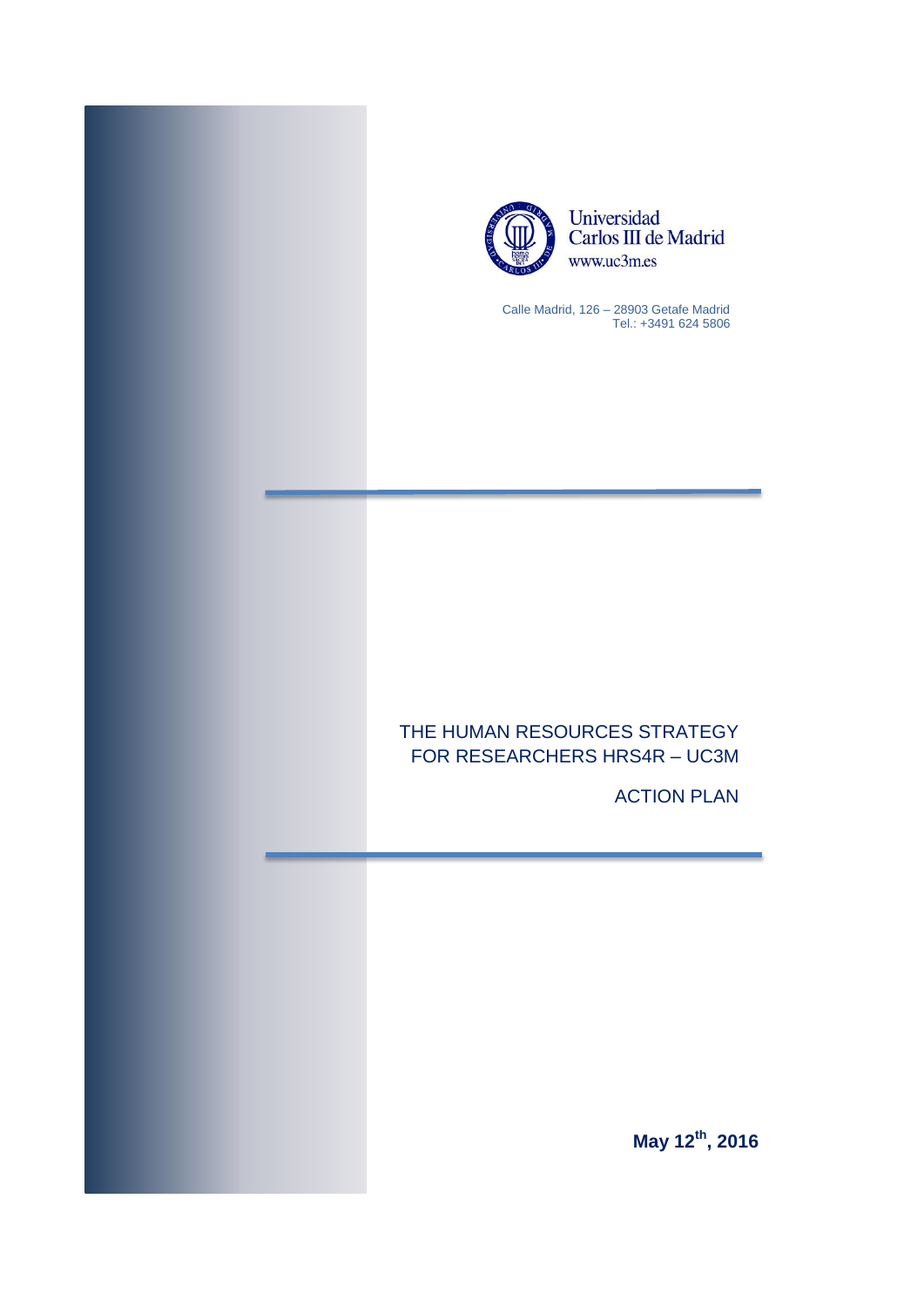

# **ACTION PLAN FOR THE IMPLEMENTATION OF HUMAN RESOURCES POLICIES IN ACCORD WITH THE EUROPEAN CHARTER FOR RESEARCHERS AND THE CODE OF CONDUCT FOR THE RECRUITMENT OF RESEARCHERS – UNIVERSIDAD CARLOS III DE MADRID**

### **ACTION PLAN**

The *Universidad Carlos III de Madrid* (UC3M) was established by an Act of the Spanish Parliament on May 5<sup>th</sup>, 1989, within the framework of the University Reform Act of 1983. From the outset it was intended to be a relatively small, innovative, public university, providing teaching of the highest quality and focused primarily on research.

In 2009 the UC3M was awarded with one of the first five Campus of International Excellence, called "*Campus Carlos III*", by the Spanish Ministry of Education, as a result of UC3M's standards of excellence and internationalization.

On December 17<sup>th</sup>, 2015 the UC3M endorsed "The European Charter for Researchers and Code of *Conduct for the Recruitment of Researchers"*, through the Commitment Letter signed by the Rector.

The Human Resources Strategy for Researchers Project will help the UC3M to make the professional career of the Researchers more attractive, to adapt policies and practices on Human Resources to the European Research Area, and to improve University Excellence in Research.

In addition, the impact of the best practices in Human Resources processes for Researchers, such as selection and training, will enable UC3M to improve working conditions, attracting new talent as well as retaining existing talent. It will also provide growth in UC3M capabilities, to be comparable with leading research institutions.

The Action Plan has been designed involving the entire University Community, through meetings, focus groups, presentations, a questionnaire, a new website, among other, and considering recommendations of the *OTM-R Report (Open, Transparent and Merit-based Recruitment of Researchers*, published in July, 2015). **This plan will affect all faculty members with research duties, including research-only faculty, while not affecting those holding a teaching-only position.**

The UC3M Executive Board approved the Action Plan on May  $11<sup>th</sup>$ , 2016. It includes seventeen improvement measures to be implemented in the following three years.

The following Action Plan covers the period 2016-2018 and is organized into four areas: (1) *Ethical and Professional Issues, (2) Recruitment, (3) Working Conditions and (4) Training and Career Development*. Each action is defined together with the Unit or individual responsible for it, a timeframe for the completion of the action, and one or more indicators**.**

The development and progress of this Action Plan will be overseen by a Monitoring Group headed by:

- Vice-President for Faculty, who shall preside, or his/her delegate
- Vice-President for Scientific Policy, or his/her delegate
- Head of Human Resources & Organization Service
- Head of Research Service
- Two individuals from the Human Resources & Organization Service, one of whom shall be the Secretary of the group
- One person from the Research Service

This Monitoring Group will carry out the Self-Assessment on the development of the Action Plan and adjust the plan as necessary.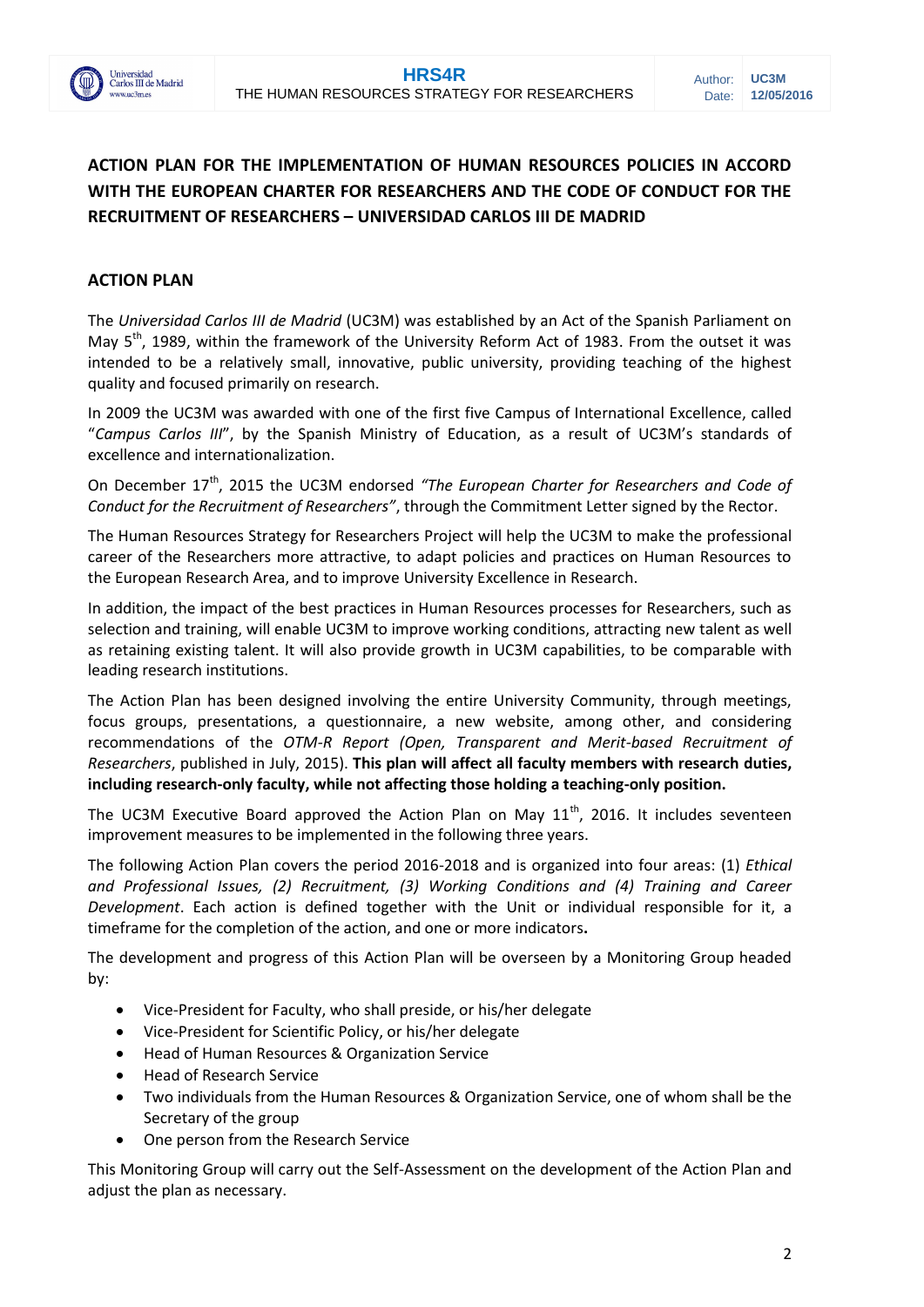

### **Area 1: Ethical and professional issues**

| C&C                     | <b>Action</b>                                                                     | <b>Ref</b>     | <b>Responsible Party</b>                                              | Units in charge <sup>1</sup>                                                                                                                                                                   | <b>Time</b><br>Frame <sup>2</sup> | <b>Indicators</b>                                              |
|-------------------------|-----------------------------------------------------------------------------------|----------------|-----------------------------------------------------------------------|------------------------------------------------------------------------------------------------------------------------------------------------------------------------------------------------|-----------------------------------|----------------------------------------------------------------|
| 1,2,3,<br>7,8,23,<br>31 | Code of Good Practices in<br>Research                                             | E1             | Vice-President for Scientific<br>Policy                               | Research Service, General<br>Secretariat, Human Resources<br>Service & Organisation                                                                                                            | Q2 2018                           | Approval & dissemination                                       |
| 1,2                     | Protocol for requesting Report<br>to UC3M Research Ethics<br>Committee            | E <sub>2</sub> | Vice-President for Scientific<br>Policy                               | <b>Research Service</b>                                                                                                                                                                        | Q4 2016                           | Approval & dissemination                                       |
| 1,2,3                   | Operating Regulations for<br><b>UC3M Ethics Committee in</b><br>Research          | E <sub>3</sub> | Vice-President for Scientific<br>Policy                               | Research Service, General<br>Secretariat, Human Resources<br>Service & Organisation                                                                                                            | Q1 2018                           | Approval & dissemination                                       |
| 4, 5, 18                | Hosting Protocol for Visiting<br>Researchers                                      | E <sub>4</sub> | Vice-President for<br>International Relations and<br>Cooperation      | <b>International Relations Service,</b><br>Research Service, Human<br>Resources Service & Organisation                                                                                         | Q1 2017                           | Approval & dissemination.<br>Satisfaction questionnaire        |
| 4, 5, 18                | <b>Hosting Protocol for Faculty</b>                                               | E <sub>5</sub> | Vice-President for Faculty                                            | <b>Human Resources Service &amp;</b><br>Organisation, Research Service,<br><b>International Relations Service</b>                                                                              | Q4 2017                           | Approval & dissemination                                       |
| 8,31                    | Open Access Institutional Policy                                                  | E6             | Vice-President for Strategy<br>and Digital Education                  | Library, Research Service                                                                                                                                                                      | Q1 2017                           | Approval & dissemination                                       |
| 11                      | Laying the foundations for<br>incentives for Faculty members<br>for 2018 and 2020 | E7             | Vice-President for Faculty                                            | <b>Human Resources Service &amp;</b><br><b>Organisation</b> , Support for teaching<br>and degree administration Center<br>Postgraduate Studies & Doctoral<br>School, Research Service, Library | Q4 2016                           | Development, publication,<br>dissemination &<br>implementation |
| 10, 24,<br>27           | <b>UC3M II Gender Equality Plan</b>                                               | E8             | Vice-President for Students,<br>Social Responsibility and<br>Equality | <b>Equality Unit</b>                                                                                                                                                                           | Q4 2016                           | Approval & dissemination                                       |

<sup>1&</sup>lt;br><sup>1</sup> Units in charge: List of involved units and if there is more than one, the responsible party is in bold.<br><sup>2</sup> Time Frame: refers to approval and dissemination of Action proposed. The action implementation will be carr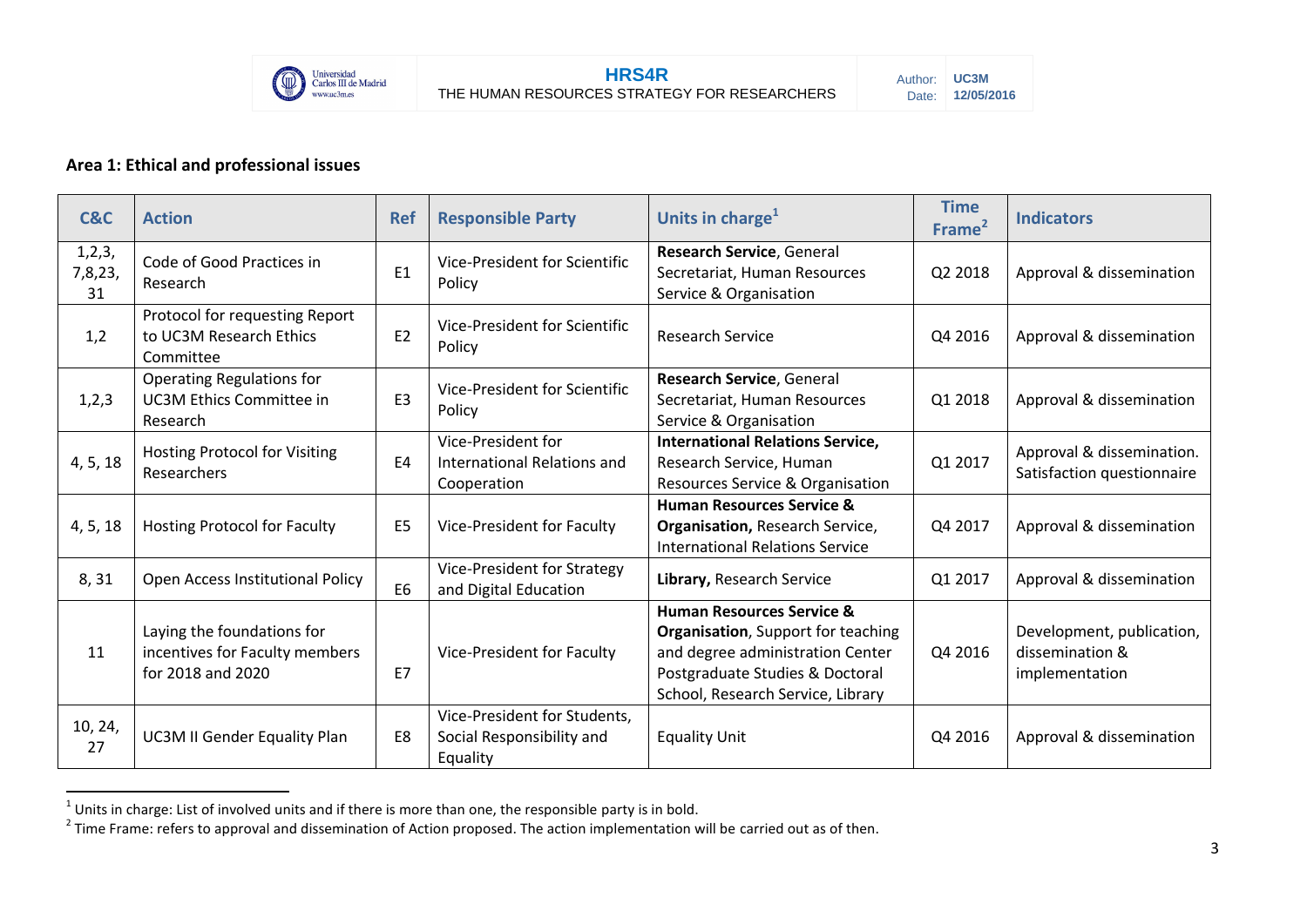

### **Area 2: Recruitment**

| C&C                                 | <b>Action</b>                                                                                                                                    | <b>Ref</b>     | <b>Responsible party</b>                                         | <b>Units in charge</b>                                                                              | <b>Time frame</b> | <b>Indicators</b>                                                         |
|-------------------------------------|--------------------------------------------------------------------------------------------------------------------------------------------------|----------------|------------------------------------------------------------------|-----------------------------------------------------------------------------------------------------|-------------------|---------------------------------------------------------------------------|
| 12, 14,<br>15, 16,<br>17, 18,<br>34 | Updating of UC3M Recruitment<br>Regulation for non-tenured Faculty                                                                               | R1             | Vice-President for Faculty                                       | Human Resources Service &<br>Organisation                                                           | Q1 2017           | Approval & dissemination<br>Diversity of contractual<br>profiles          |
| 21                                  | UC3M Recruitment Guidelines on<br>Post-doctoral Researchers, for UC3M<br>Departments, adapted to Spanish<br>regulation (certifications)          | R <sub>2</sub> | Vice-President for Faculty                                       | Human Resources Service &<br>Organisation                                                           | Q1 2017           | Approval & dissemination<br>Number of recruitments                        |
| 12                                  | Training the Selection Committee<br>members, committing to compliance<br>with the principles contained in the<br>European Code of Conduct. (C&C) |                | Vice-President for Faculty                                       | <b>Human Resources Service &amp;</b><br>Organisation<br>UTEID <sup>3</sup>                          | Q1 2017           | Number of trained<br>employees                                            |
| 13, 15                              | Developing new Employee Portal                                                                                                                   |                | Vice-President for Faculty                                       | <b>Human Resources Service &amp;</b><br>Organisation, Institutional<br><b>Communication Service</b> | Q2 2017           | Development, publication<br>& dissemination<br>Number of website visitors |
| 19                                  | UC3M Regulation on the use of<br>English for all processes                                                                                       |                | Vice-President for<br>International Relations<br>and Cooperation | <b>International Relations Service</b>                                                              | Q4 2016           | Approval & dissemination                                                  |

 3 UTEID. Unit of Educational Technology & Innovation.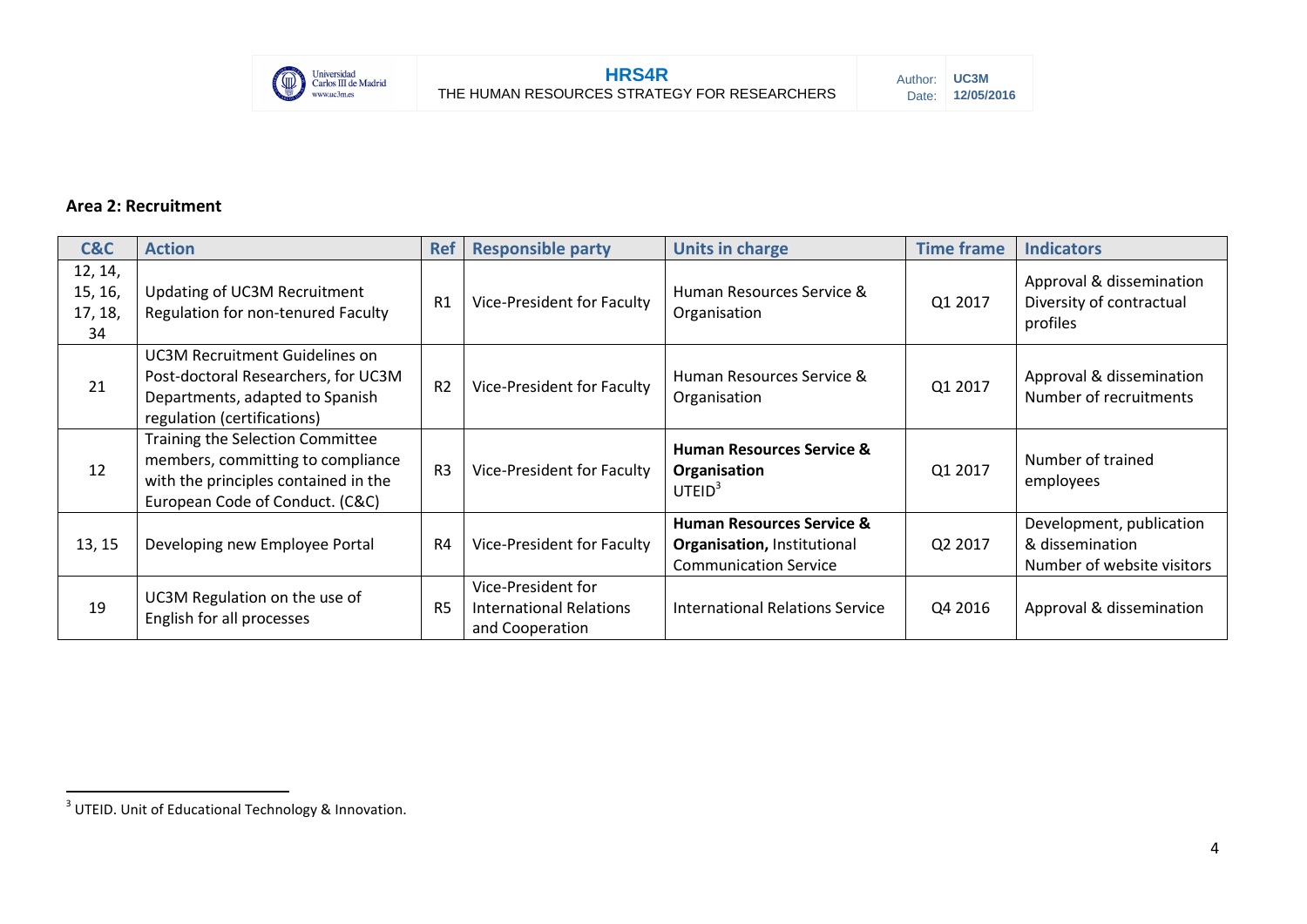

## **Area 3: Working Conditions**

| C&C        | <b>Action</b>                                 | <b>Ref</b>     | <b>Responsible party</b>                | Units in charge                           | <b>Time frame</b> | <b>Indicators</b>                           |
|------------|-----------------------------------------------|----------------|-----------------------------------------|-------------------------------------------|-------------------|---------------------------------------------|
| 22, 25, 28 | <b>UC3M Career Plan for Faculty</b>           | W1             | Vice-President for Faculty              | Human Resources Service &<br>Organisation | Q1 2018           | Development, publication<br>& dissemination |
| 32         | UC3M Researcher Portal: Co-<br>authorship Map | W <sub>2</sub> | Vice-President for Scientific<br>Policy | Research Service, Library                 | Q1 2017           | Development, publication<br>& dissemination |
| 24,29      | International Health Insurance<br>for Faculty | W <sub>3</sub> | <b>General Management</b>               | Human Resources Service &<br>Organisation | Q2 2017           | Approval & dissemination                    |

### **Area 4: Training and career development**

| <b>C&amp;C</b>          | <b>Action</b>                                                    | <b>Ref</b>     | <b>Responsible party</b>   | Units in charge                                                                                                                            | <b>Time frame</b> | <b>Indicators</b>                           |
|-------------------------|------------------------------------------------------------------|----------------|----------------------------|--------------------------------------------------------------------------------------------------------------------------------------------|-------------------|---------------------------------------------|
| 28.36,37,<br>38, 39, 40 | UC3M Training Plan for Faculty,<br>within the four career stages | T <sub>1</sub> | Vice-President for Faculty | <b>Human Resources Service &amp;</b><br><b>Organisation</b> , Research Service,<br>Library, Language Activity &<br><b>Resource Centers</b> | Q4 2017           | Development, publication<br>& dissemination |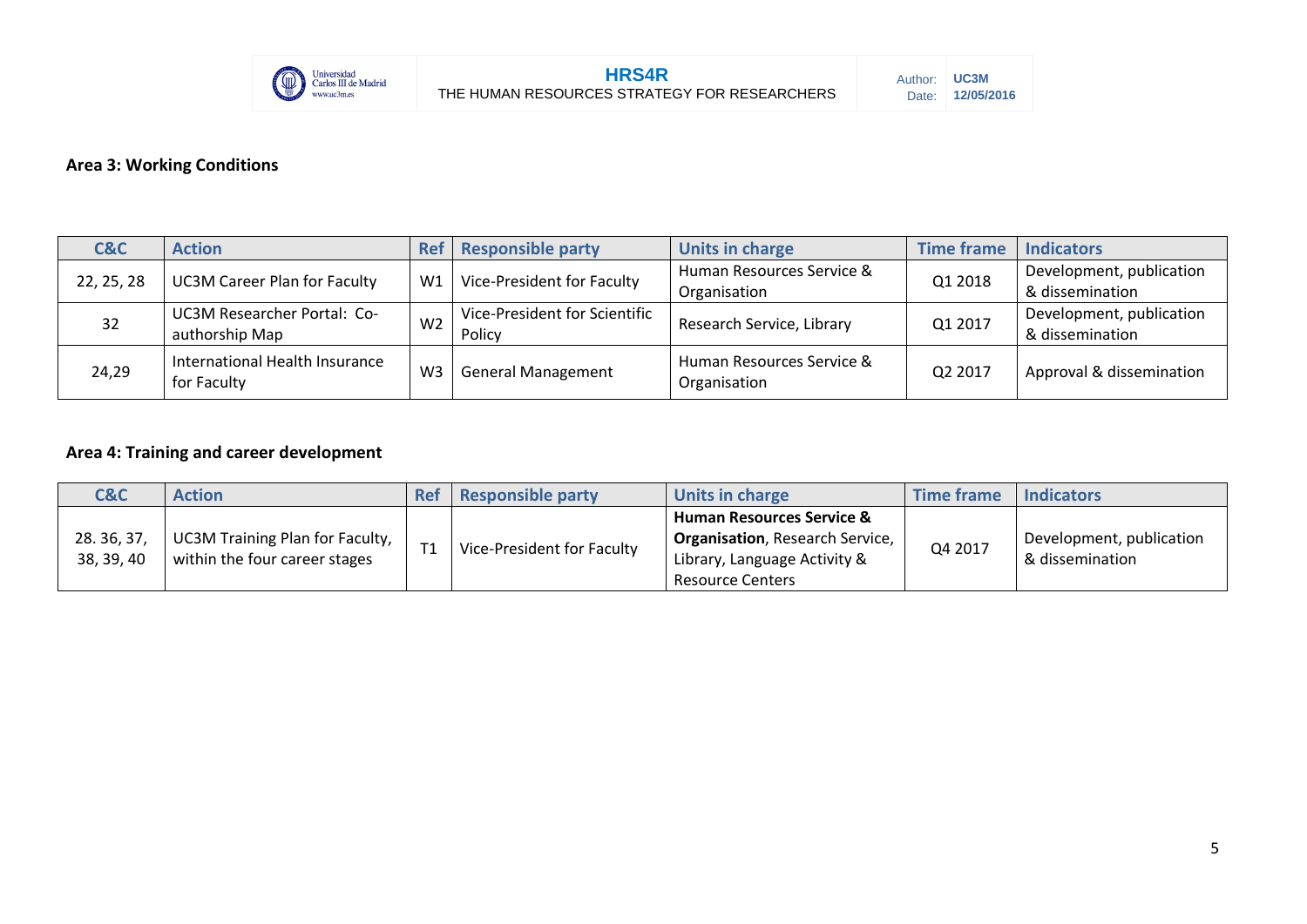

## **Description of the actions**

| <b>Action</b>                                                                     | <b>Ref</b>     | <b>Description</b>                                                                                                                                                                                                                                                                                                                                    |
|-----------------------------------------------------------------------------------|----------------|-------------------------------------------------------------------------------------------------------------------------------------------------------------------------------------------------------------------------------------------------------------------------------------------------------------------------------------------------------|
| Code of Good Practices in<br>Research                                             | E <sub>1</sub> | The Code of Good Practices in Research will set up guidelines, recommendations, and commitments to carry out research<br>activities in UC3M. It will be a self-regulatory instrument, supplementing the existing legal rules. It promotes and guarantees<br>good practices in research.                                                               |
| Protocol for requesting Report to<br><b>UC3M Research Ethics</b><br>Committee     | E <sub>2</sub> | In some research projects the funding entity requires ethical assessment and then issuance of a report. This protocol aims to<br>establish conditions for steps to request the report. The procedures and documents necessary for submitting the request to<br>Research Ethics Committee will be described herewith.                                  |
| Operating Regulations for UC3M<br>Ethics Committee in Research                    | E <sub>3</sub> | Regulation for UC3M Ethics Committee in Research aims to establish the scope of its actions, as well as regulate its operation,<br>composition and decision-making mechanisms.                                                                                                                                                                        |
| <b>Hosting Protocol for Visiting</b><br>Researchers                               | E4             | This Hosting Protocol will define the rules of incorporation for Visiting Scholars/Professors, including facilitating incorporation<br>among others, accommodation information, intellectual property, occupational safety and institutional and administrative<br>information.                                                                       |
| <b>Hosting Protocol for Faculty</b>                                               | E <sub>5</sub> | It will define a Hosting Protocol, both for national and international faculty and researchers, thoroughly explaining and<br>informing them about chief University issues in order to perform their teaching and research activity in an effective way.                                                                                               |
| Open Access Institutional Policy                                                  | E6             | Open Access Institutional Policy will ensure achievement of scientific production in the University repository (e-Archivo) and<br>thereby complying with the mandate of funding bodies (Horizon 2020 and Article 37 of the Law 14/2011, of Science, Technology<br>and Innovation).                                                                    |
| Laying the foundations for<br>incentives for Faculty members<br>for 2018 and 2020 | E7             | It will establish the foundations for creating a stable system of incentives to be maintained until 2022.                                                                                                                                                                                                                                             |
| <b>UC3M II Gender Equality Plan</b>                                               | E8             | UC3M will work on the II Gender Equality Plan defining these four focuses:<br>1. Awareness, communication and training on gender equality<br>2. Access, promotion and professional career<br>Work-life balance and co-responsibility<br>3.<br>4. Teaching and Research                                                                                |
| Updating of UC3M Recruitment<br>Regulation for non-tenured<br>Faculty             | R1             | The updating of current regulation, in all of the recruitment processes for non-tenured faculty will be performed according to<br>the document's main principles: Open, Transparent and Merit-based Recruitment. This update will focus on implementing the<br>recommendations set out in the OTM-R Report (July, 2015) under the national framework. |